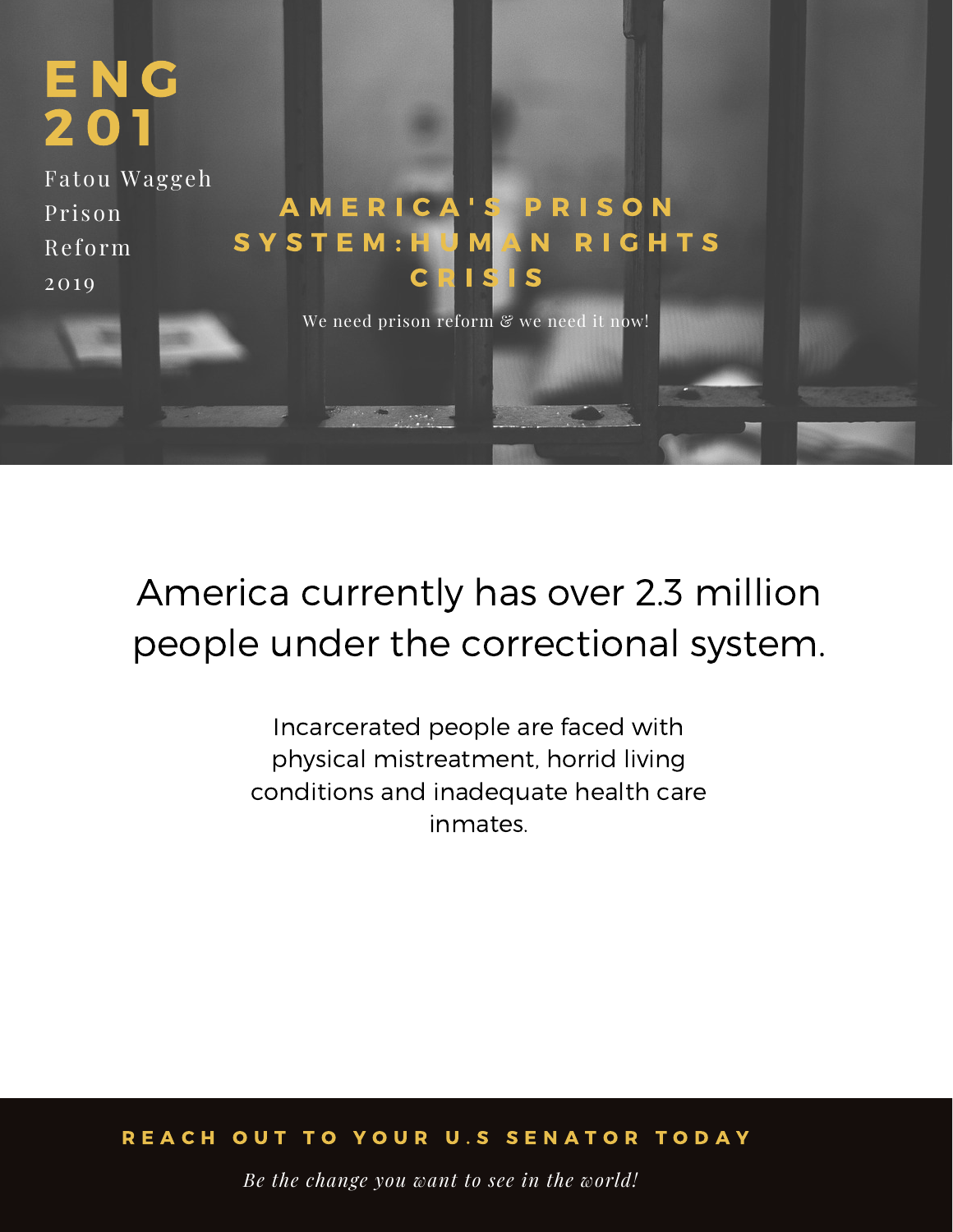How would you feel if your rights were being neglected? How would you feel if you lived in constant fear of being abused?

Fearing that everywhere you turn, you see and live inhumane treatment.

This is how inmates in the prison systems feel. Human rights is something that is fought for everyday and everywhere, yet the battle for the rights of prisoners is extremely overlooked in America, which can allow for psychological distress in inmates.



Many claim that people incaracted are given reasonable treatment given the fact that they are criminals. However, whether they have committed crimes or not these inmates are people; they are human beings with rights that deserve to be upheld.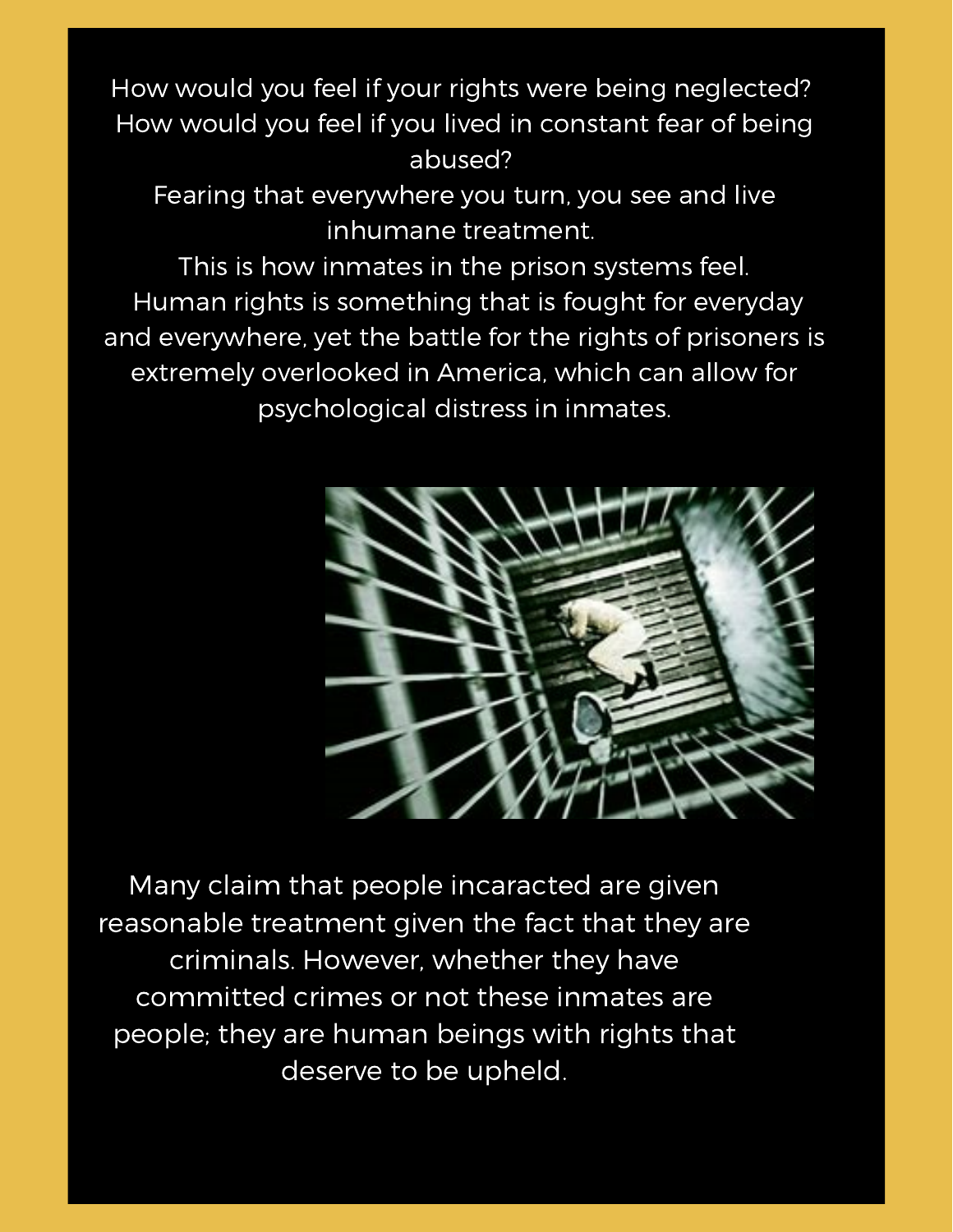## Physical Mistreatment

FOR CENTURIES PRISONERS HAVE BEEN FACED WITH PHYSICAL MISTREATMENT WHILE IN PRISON FROM BOTH FELLOW INMATES AND GUARDS ALIKE. IN A PRISON IN THE TEXAS DEPARTMENT OF CORRECTIONS, GUARDS WERE ALLOWING INMATES TO BE BOUGHT AND SOLD FOR SEX TO PRISON GANGS.



Corrections officers allowed prisoners to be sexually violated in these sex rings, exposing them to newfound traumas and depriving them of their rights.

> *Read more on the topic at New York Times. https://www.nytimes.co m/2004/05/08/world/stru ggle-for-iraq-prisonersmistreatment-prisonerscalled-routine-us.html*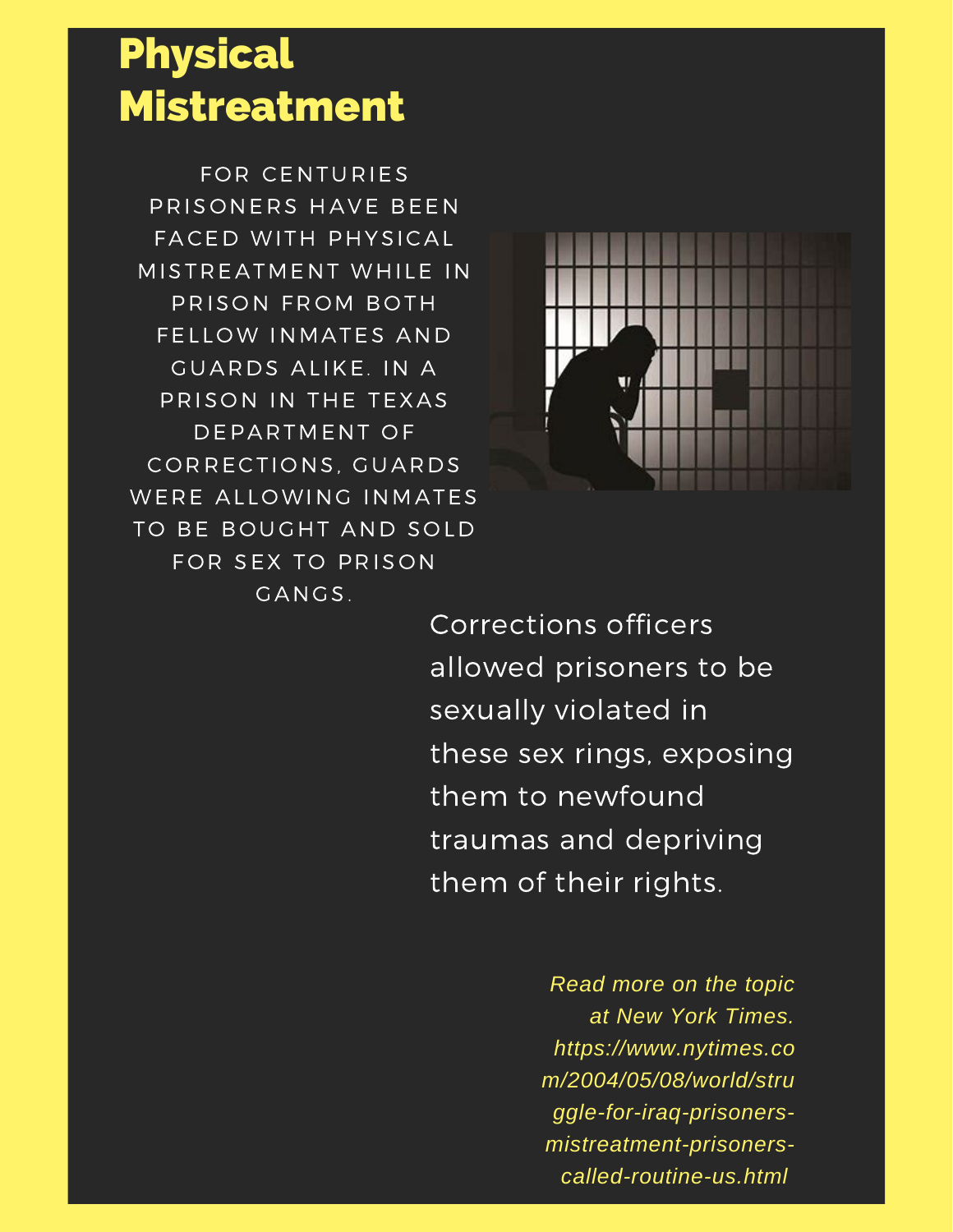

In Delaware's biggest prison, James T. Vaughn Correctional Center, because of understaffing and over crowdedness, inmates were able to take control of a building and "held four correctional officers hostage during a standoff that lasted more than 18 hours. Inmates killed Lt. Steven Floyd, the floor's highest-ranking officer, and injured others before emergency police eventually stormed the prison." If the issue of overcrowdedness is not addressed, more people will die and prison violence will increase. I don't know about you but I think that Read more @ each more and more and more and more and more and more calls for reform, don't you think?

https://www.usnews.com/news/beststates/articles/2017-07-26/understaffed-andovercrowded-state-prisons-crippled-by-budgetconstraints-bad-leadership

At York Correctional Institution, in Niantic, Connecticut, women are being deprived of getting their daily menstrual pads. Each cell, which holds two women, were given a total of 10 pads for the week. This forced them to only change their pads once a day, some keep on the same pad for days, all in order to save on supplies. The guards limiting the amount of pads the female inmates gain is a way for them to boast their dominance while degrading the prisoners. Many have filed that their civil rights are being violated however, this issue is still present in so many female prisons.



**Read more at: https://www.theguardian.com/commentisfr ee/2015/jun/12/prisons-menstrual-padshumiliate-women-violate-rights**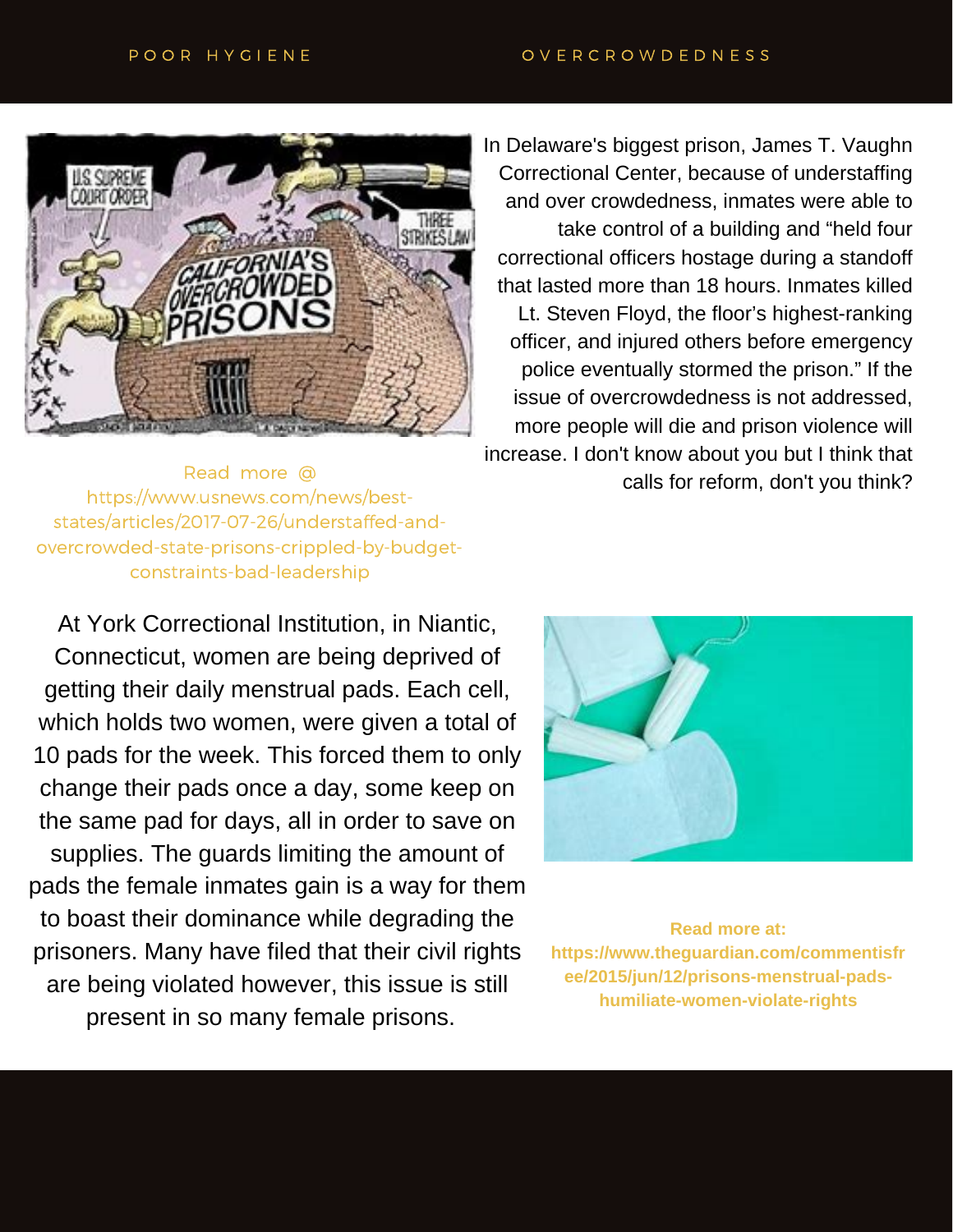#### Inadequate Healthcare



A vast issue in the prison system is health care. All people should be given health-care even while in prison, yet many are given the minimum standard health care, if any at all. Many prisoners face higher rates of infection such as HIV and AIDS from needles, unprotected sex and piercings to name a few. According to Penal Reform International Prison Health Facts, these infections spread due to the lack of proper hygiene and health benefits given to prisoners.

The Intercept article, *"Malnourished Prisoner's Death Reveals Horrific Conditions In A Texas Prison,"* revealed a number of prisoners who feared they had the contagious disease of Tuberculosis, but were refused testing

by prison officials. Kevin "Rashid" Johnson, a prisoner, at William P. Clements Unit in Amarillo, claimed that the medical officials at the prison refused to test him for TB but later on officials falsified paperwork stating that Johnson refused testing when it was offered. The lack of care for inmates well beings is petrifying -- guards lying so inmates won't get the medical attention they need -- that's petrifying. Normally if people aren't given the medications and treatment necessary for infectious diseases their conditions worsen and they are more likely to pass it on to others.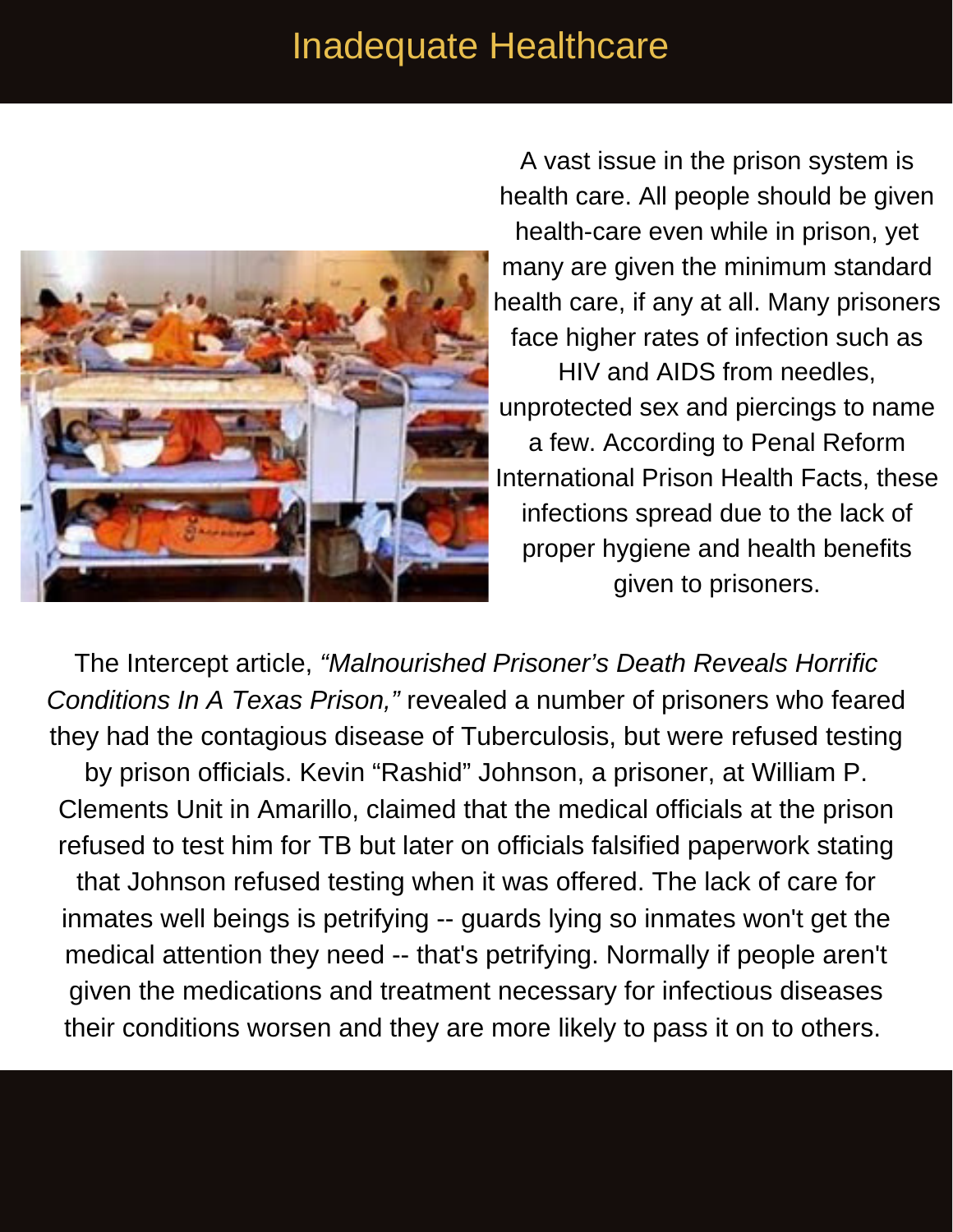# SOLITARY CONFINEMENT

#### SOLITARY CONFINEMENT DESTROYS THE MENTAL HEALTH OF **INMATES**



Shira E., Gordon's 2014 article, "Solitary confinement, public safety and recidivism," discusses the inhumane practice that is solitary confinement in Supermax prisons. In these prisons inmates are completely isolated; the walls are cement so no one can hear them and even the doors are remotely controlled to enhance the feeling of isolation and to make sure the inmates have no contact with anyone.The effects these supermax prisons have on the mental health of prisoners is severely damaged through this method of imprisonment and many become more violent, fall into depression and lose their sense of self.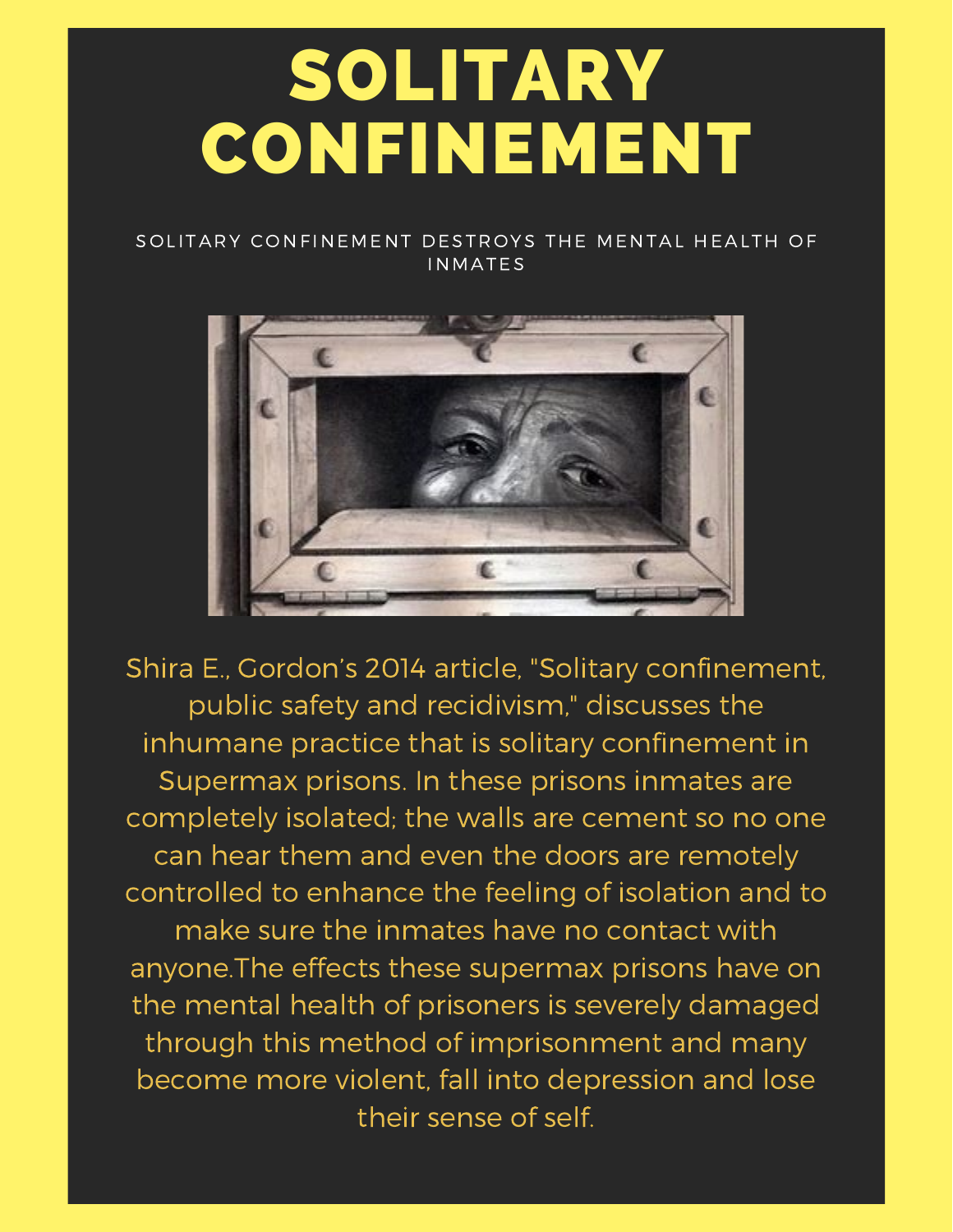

In Pelican Bay Prison, prisoners had little to no contact, they could only talk to each other through the ventaltiations. To fight against the oppressive practice of solitary confinement, the Pelican Bay inmates went on a hunger strike and with the help of civil rights activist they got the department of corrections to change the criteria of holding prisoners in isolation. Regardless, many inmates still resided in isolation and corrections take long to navigate prisoners out of confinement.

The mental health of many inmates disintegrate as they become paranoid, severely depressed and suicidal while in solitary confinement.

https://www.nytimes.com/2015/08/04/heal th/solitary-confinement-mental-illness.html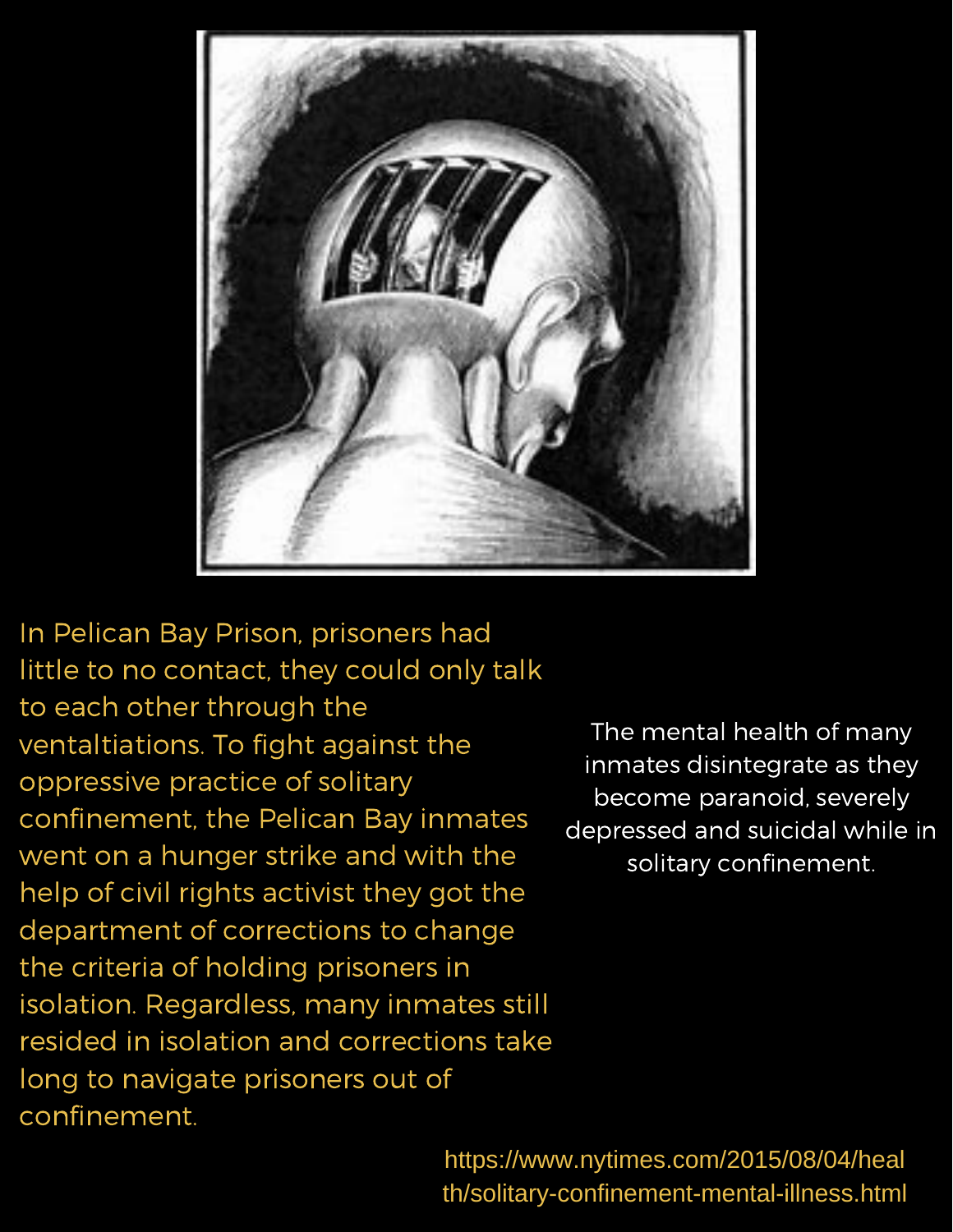# We need Prison Refom



Image from :https://www.lexisnexis.com/legalne wsroom/criminal/b/criminal-lawblog/posts/prison-reform-boostedby-alliances-of-conservatives-andliberals

Many people may argue that prison reform is not necessary because prisoners are being rehabilitated in prison and are serving their punishment for disrupting society. However, these criminal offenders, whether they committed a crime or not, are human beings. Not only is it morally wrong to ignore the degrading situations they undergo but it is also statistically proven that most prisoners do not become rehabilitated in prison.